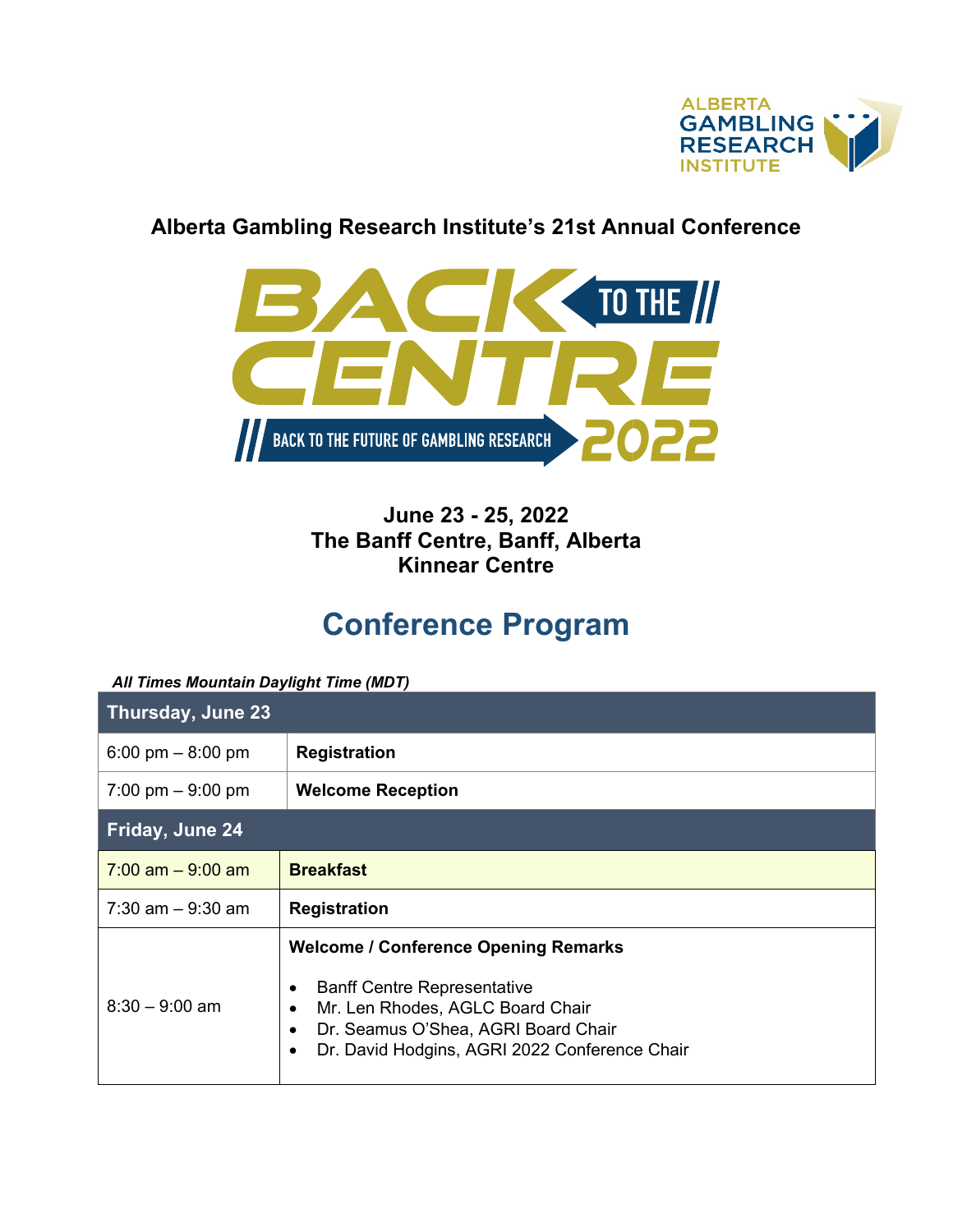

| <b>Morning Sessions</b>   |                                                                                                                                                                                                 | <b>Moderator: Robert Williams</b>                                                 |
|---------------------------|-------------------------------------------------------------------------------------------------------------------------------------------------------------------------------------------------|-----------------------------------------------------------------------------------|
| $9:00$ am $-9:40$ am      | <b>Session 1:</b><br><b>Just-in-Time Adaptive Interventions:</b><br>Providing 'in-the-moment' support for<br>gamblers                                                                           | Speaker: Nicki Dowling                                                            |
| $9:45$ am $-10:25$ am     | <b>Session 2:</b><br>New Ideas in Harm Minimization in<br>Gambling.                                                                                                                             | Speaker: Jakob Jonsson                                                            |
| 10:25 am $-$ 10:40 am     | <b>Nutrition Break</b>                                                                                                                                                                          |                                                                                   |
| 10:40 am $-$ 11:20 am     | <b>Session 3:</b><br><b>Who's responsible for Responsible</b><br>gambling? Exploring the impact of RG<br>programs and gamblers' beliefs about<br>responsibility for minimizing gambling<br>harm | Speaker: Heather Gray                                                             |
| 11:25 am $-$ 12:05 pm     | <b>Session 4:</b><br>The Science behind Lower Risk Gambling<br><b>Guidelines</b>                                                                                                                | Speaker: Matthew Young<br>and<br>David Hodgins                                    |
| 12:05 pm $-$ 1:15 pm      | Lunch                                                                                                                                                                                           |                                                                                   |
| <b>Afternoon Sessions</b> |                                                                                                                                                                                                 | <b>Moderator: Matthew Young</b>                                                   |
| 1:15 pm $- 2:40$ pm       | <b>Session 5 PANEL:</b><br><b>How can Lower Risk Gambling Guidelines</b><br>reduce harm? Implementation ideas                                                                                   | Panel:<br>Nicki Dowling,<br>Heather Gray,<br>Jakob Jonsson and<br>Rachel Volberg, |
| $2:40$ pm $-4:30$ pm      | <b>Nutrition Break</b>                                                                                                                                                                          |                                                                                   |
| $2:40$ pm $-4:30$ pm      | <b>Poster Presentations</b>                                                                                                                                                                     |                                                                                   |
| <b>Saturday, June 25</b>  |                                                                                                                                                                                                 |                                                                                   |
| $7:00$ am $-9:00$ am      | <b>Breakfast</b>                                                                                                                                                                                |                                                                                   |
| $8:00$ am $-3:00$ pm      | <b>Posters on Display</b>                                                                                                                                                                       |                                                                                   |
| <b>Morning Sessions</b>   |                                                                                                                                                                                                 | <b>Moderator: Danial McGrath</b>                                                  |
| $8:30$ am $-8:45$ am      | <b>Session 6:</b>                                                                                                                                                                               | Speaker: Rob Williams                                                             |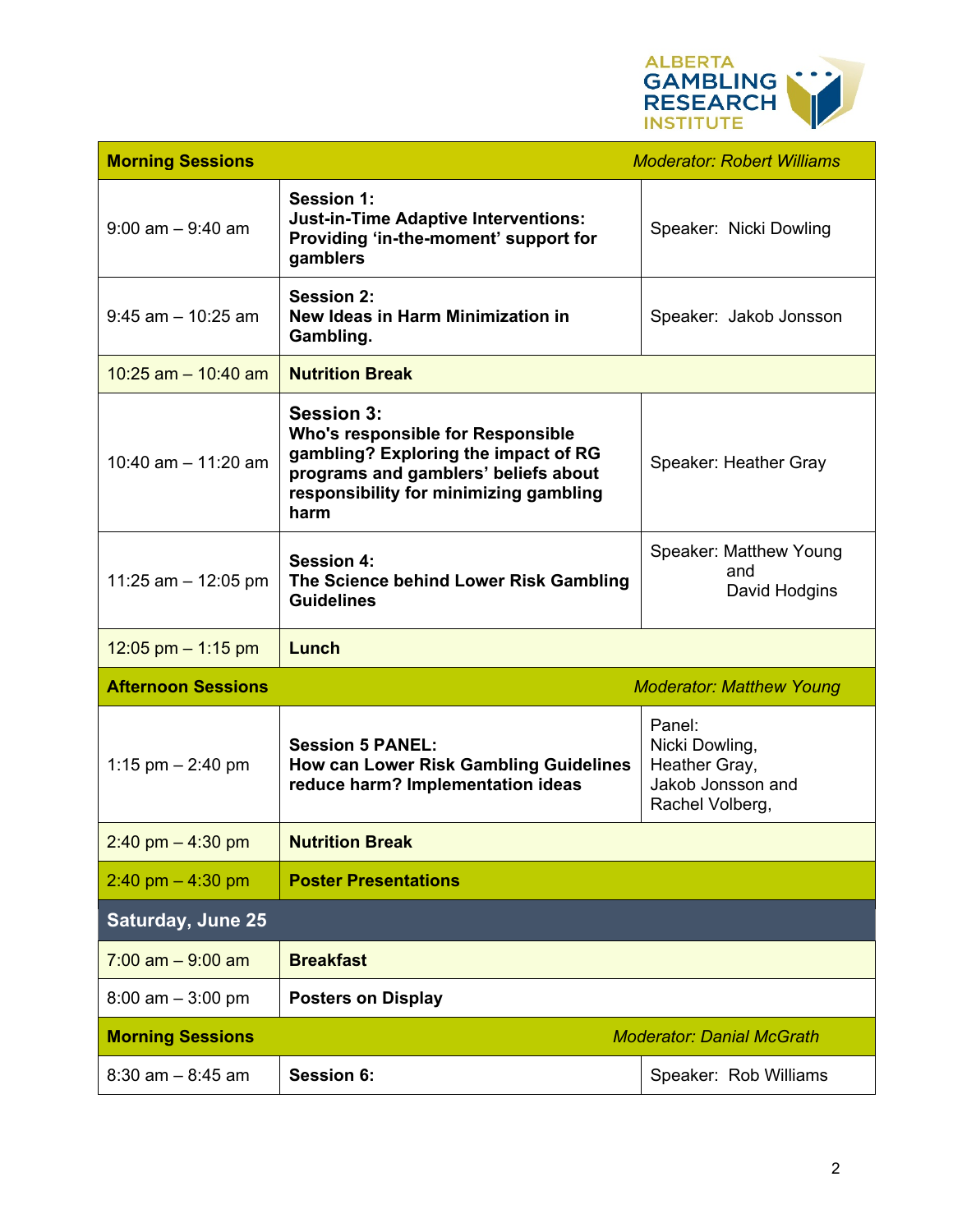

|                                                                            | <b>AGRI National Project: Overview and</b><br><b>Update</b>                                                                                                                                              |                                                                                                                                                                                                                                                                 |                                            |  |  |
|----------------------------------------------------------------------------|----------------------------------------------------------------------------------------------------------------------------------------------------------------------------------------------------------|-----------------------------------------------------------------------------------------------------------------------------------------------------------------------------------------------------------------------------------------------------------------|--------------------------------------------|--|--|
| $8:50$ am $-9:00$ am                                                       | Session 7:<br><b>Canada's Provincial &amp; Territorial</b><br><b>Gambling Revenue 2020/21</b>                                                                                                            |                                                                                                                                                                                                                                                                 | Speaker: Rhys Stevens                      |  |  |
| $9:05$ am $-9:30$ am                                                       | Session 8:<br>Online gambling, and migration to online<br>gambling, during the Canadian COVID<br>Lockdown                                                                                                |                                                                                                                                                                                                                                                                 | Speaker: Carrie Shaw                       |  |  |
| $9:35$ am $-10:00$ am                                                      | <b>Session 9:</b><br>Harm Minimization Training, Knowledge,<br>and Behaviour of Canadian Casino<br><b>Employees</b>                                                                                      |                                                                                                                                                                                                                                                                 | Speaker: Darren<br>Christensen<br>(remote) |  |  |
| 10:00 am $-$ 10:10 am<br><b>Nutrition Break &amp; Poster Presentations</b> |                                                                                                                                                                                                          |                                                                                                                                                                                                                                                                 |                                            |  |  |
| <b>Early Career Researchers Concurrent Sessions:</b>                       |                                                                                                                                                                                                          |                                                                                                                                                                                                                                                                 |                                            |  |  |
| <b>Time</b>                                                                | <b>Moderator: Rhys Stevens</b>                                                                                                                                                                           | <b>Moderator: Daniel McGrath</b>                                                                                                                                                                                                                                |                                            |  |  |
| $10:10$ am $- 10:35$ am                                                    | <b>Concurrent Session 10a: A</b><br>History of the Medical Model of<br><b>Problem Gambling</b><br>Speaker: Sean Wilcox                                                                                   | <b>Concurrent Session 11a: So,</b><br>you're a gambling researcher who<br>wants to study computer games?<br>Five tips for tackling the field.<br>Speaker: Mark R Johnson (remote)                                                                               |                                            |  |  |
| 10:40 am $-$ 11:05 am                                                      | <b>Concurrent Session 10b: Machine</b><br>Learning for Discovery and<br>Prevention: Identifying behavioural<br>markers of self-reported gambling<br>problems in France and Quebec<br>Speaker: W.S. Murch | <b>Concurrent Session 11b: Gambling</b><br>and the COVID-19 Pandemic in the<br>Province of Quebec (Canada): A<br><b>Mixed Methods Study</b><br>Speaker: Magaly Brodeur (remote)                                                                                 |                                            |  |  |
| $11:10$ am - 11:35 am                                                      | <b>Concurrent Session 10c:</b><br>Gambling researchers' experiences<br>producing research published as<br>grey literature<br>Speaker: David Baxter                                                       | <b>Concurrent Session 11c: Are the</b><br><b>Causes and Symptoms of Gambling</b><br><b>Disorder Similar to Substance Use</b><br>and Behavioural Addiction?<br>Examining the Perspectives of<br>People with Lived Experiences.<br>Speaker: Hyoun S. (Andrew) Kim |                                            |  |  |
| 11:40 am $-$ 12:05 pm                                                      | <b>Concurrent Session 10d: Garbage</b><br>in, garbage out? Improving the<br>quality of behavioral addiction data<br>from panel and crowdsourced<br>samples.                                              | <b>Concurrent Session 11d: Parlays</b><br>and Problems: Sports Gamblers'<br><b>Experiences of Problem Gambling</b><br>Progression<br><b>Speaker: Riley Kostek</b>                                                                                               |                                            |  |  |